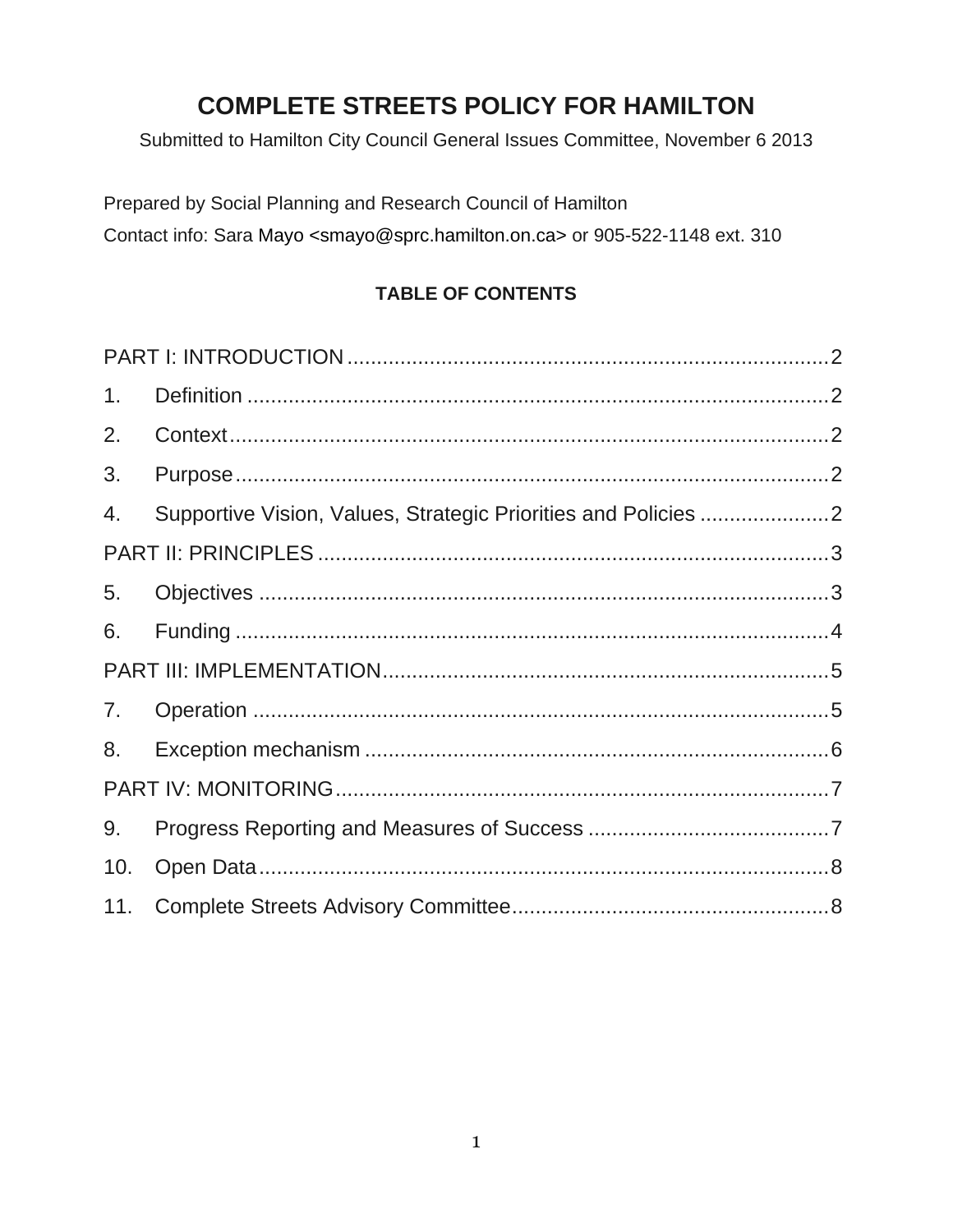# <span id="page-1-0"></span>**PART I: INTRODUCTION**

## <span id="page-1-1"></span>**1. Definition**

a) Complete streets are designed to be safe, convenient and comfortable for every user, regardless of transportation mode, physical ability or age.

Taken from: Transport Canada http://www.tc.gc.ca/eng/programs/environment-utsp-casestudy-cs72e-completestreets-812.htm

## <span id="page-1-2"></span>**2. Context**

a) Through this policy Hamilton will join over 500 communities in North America who are using Complete Streets policies to improve livability and quality of life for all residents.

### <span id="page-1-3"></span>**3. Purpose**

a) The City of Hamilton intends and expects to realize long-term cost savings in improved public health, better environmental stewardship, reduced fuel consumption, and reduced lifecycle costs of motor vehicle infrastructure through the implementation of this Complete Streets policy. Complete Streets also contribute to walkable neighborhoods, which can foster interaction, strengthen street-level retail business, create a sense of community pride, and increase safety for all residents. In addition, Complete Streets will contribute to reducing health disparities between Hamilton's high, middle and low income neighbourhoods.

Adapted in part from: City of Northfield<http://www.ci.northfield.mn.us/index.aspx?NID=732>

### <span id="page-1-4"></span>**4. Supportive Vision, Values, Strategic Priorities and Policies**

- a) This policy is an important tool for the City to realize its vision of becoming the best place in Canada to raise a child, promote innovation, engage citizens and provide diverse economic opportunities.
- b) The elements of this policy correspond to many of the city's values such as: accountability, cost consciousness, equity and excellence.
- c) This policy will help to achieve the City's Strategic Priority #1: A Prosperous and Healthy Community.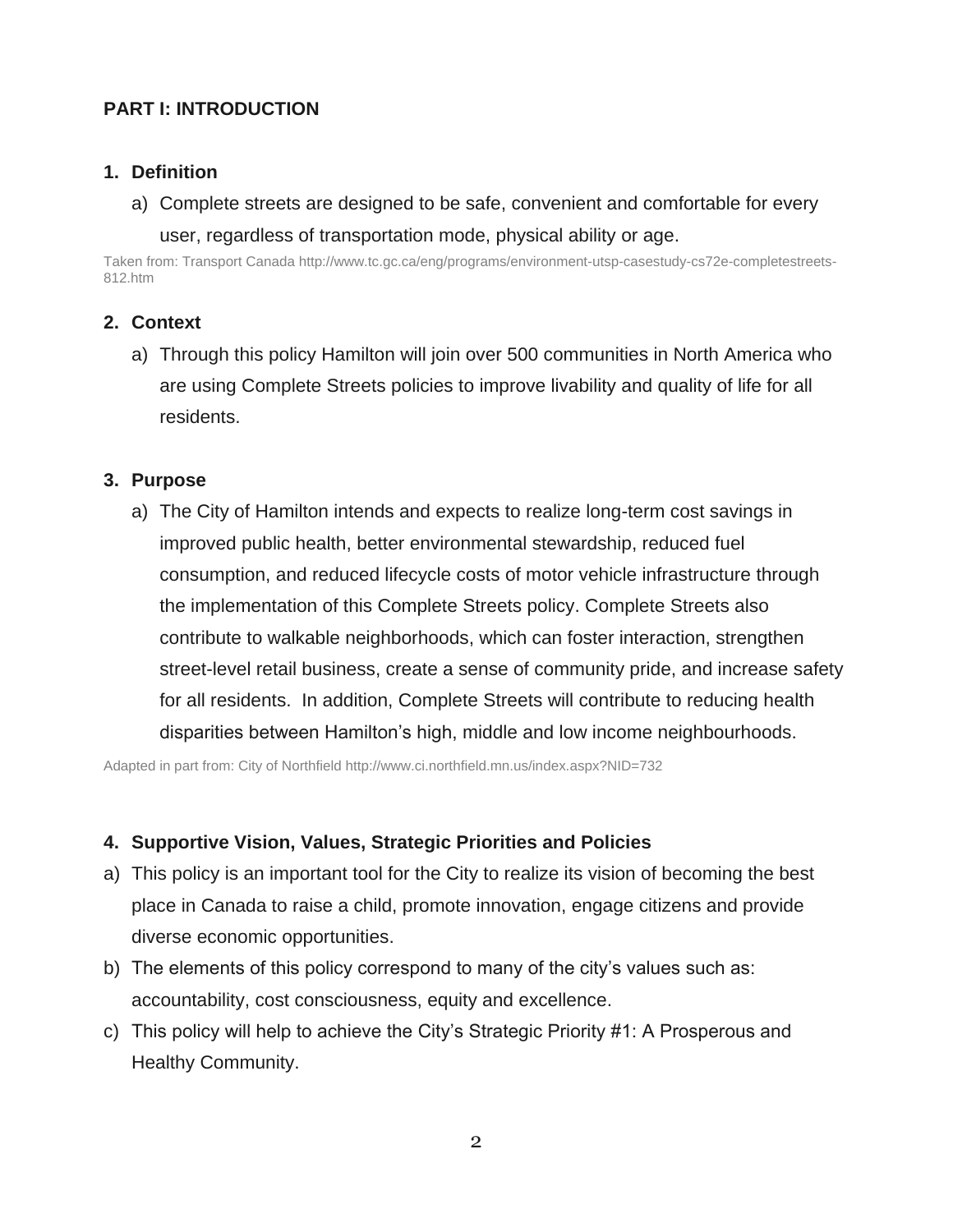- d) This policy will help to attain the City's Vision 2020's transportation goals and will help to implement policy goals set out in section 4.0 Integrated Transportation Network in the City of Hamilton's Urban Official Plan (not yet in force).
- e) This policy will also help the City to achieve goals in the province's growth management plans, policies and legislation. Some parts of the implementation of this Complete Streets policy will be enhanced by land use changes as set out in the Urban Official Plan, such as the creation of Complete Communities.
- f) This policy will help achieve the City of Hamilton's Urban Official Plan and Transportation Plan objectives of a balanced transportation network.

## <span id="page-2-0"></span>**PART II: PRINCIPLES**

### <span id="page-2-1"></span>**5. Objectives**

- a. The City of Hamilton shall scope, plan, design, fund, construct, operate, and maintain all City streets to provide a comprehensive and integrated network of facilities that are safe and convenient for all users of the transportation system, including pedestrians, persons using mobility aids, cyclists, public transit users and vehicles, motorists, freight providers, emergency responders, and adjacent land users. Adapted from: Cities of Birmingham and Indiana, and Bloomington-Monroe County Metropolitan Planning Organization[. http://bloomington.in.gov/media/media/application/pdf/4425.pdf](http://bloomington.in.gov/media/media/application/pdf/4425.pdf) b. The implementation of Complete Streets shall contribute to reducing the social, health
- and economic impacts of disparities between Hamilton's neighbourhoods. Making streets safe and convenient for walking, riding a bike or taking transit helps families save money on transportation and relieve strained budgets. The implementation of Complete Streets shall be used as a key strategy to reduce health inequities by contributing to reducing air pollution, motor-vehicle accidents, and rates of chronic diseases in Hamilton's lowest income neighbourhoods. Adapted in part from: Complete Streets Mean Equitable Streets, factsheet published by the National Complete Streets Coalition http://www.smartgrowthamerica.org/documents/cs/factsheets/cs-equity.pdf
- c. Safety shall be achieved by street design that ensures fewer cars drive above the speed limit and well-designed intersections that demonstrate Hamilton's commitment to becoming a pedestrian-friendly community, among other methods. Particular attention shall be paid to improving safety on school routes and around schools, to ensure more students and parents feel it is safe and convenient to walk, bike, or skate to school.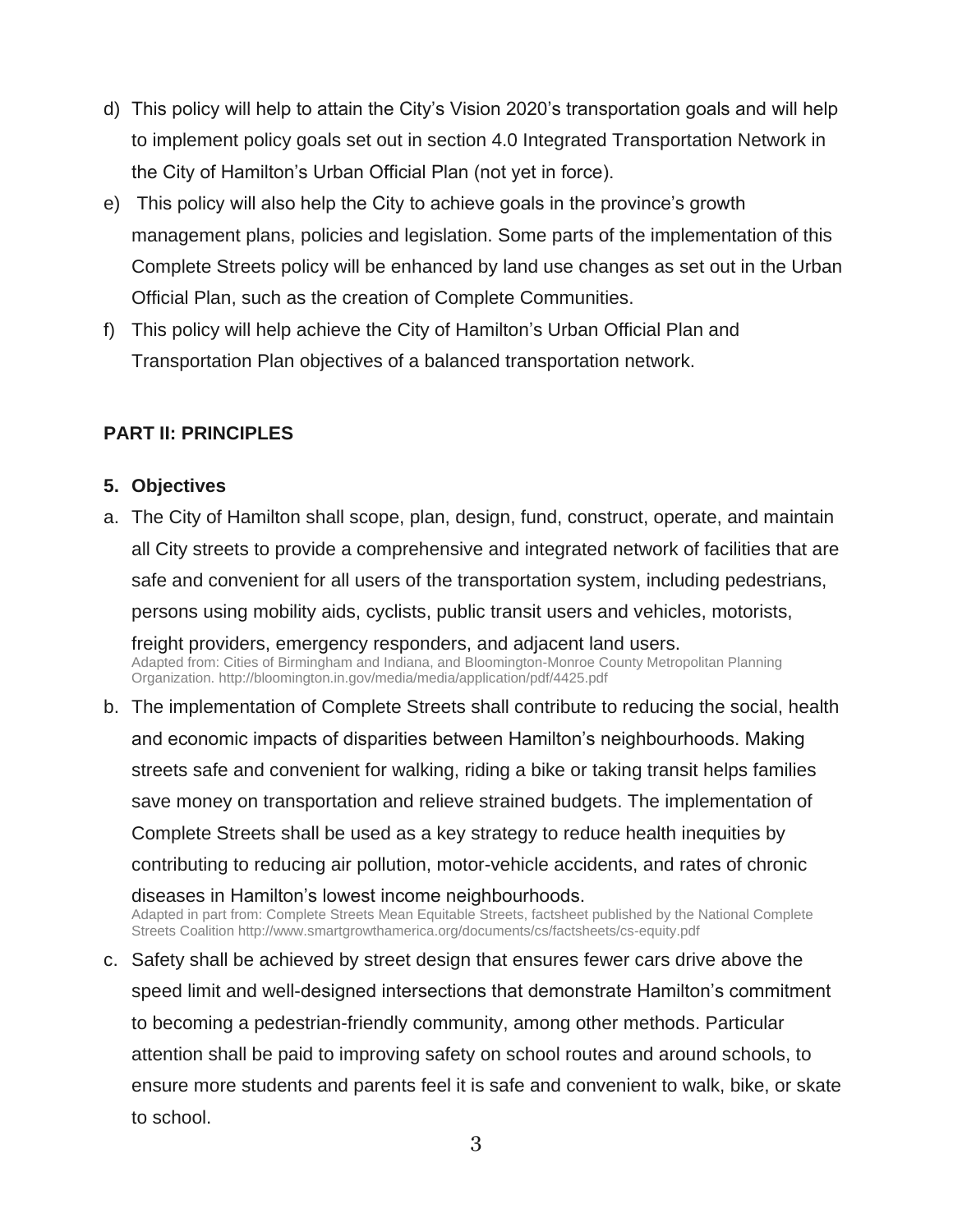Adapted in small part from: Boston Complete Streets Guidelines

- d. The conversion of currently one-way streets to two-way streets shall be investigated for streets in the lower city in particular. Conversion to complete two-way street will be implemented where it would achieve a higher level of safety and convenience for all users than conversion to complete one-way street. The additional benefits of complete two-way streets for retail stores and way-finding will also be considered.
- e. Engagement with residents shall be valued in the implementation of this policy. Local projects that can demonstrate the impact of small scale improvements on safety and convenience or that can be used to evaluate new approaches to street design, will be welcomed as opportunities to show that City is reacting to neighbourhood traffic concerns in a constructive fashion.

## <span id="page-3-0"></span>**6. Funding**

- a. Allocation of public resources for the design, construction, redevelopment and maintenance of streets shall balance the following objectives:
	- a. Cost effective mobility
	- b. User convenience and comfort
	- c. Overall accessibility
	- d. Safety and security
	- e. Fairness for non-drivers
	- f. Local economic development

Todd Litman, Victoria Transport Policy Institute: Evaluation Complete Streets: The Value of Designing Roads for Diverse Modes, Users and Activities (2013)

b. The City of Hamilton roads and transit budgets shall reflect the needs of all street users and shift funding priorities to measures that achieve the goals of this

Complete Streets policy, including among other measures:

- Wider sidewalks, intersection improvements to increase pedestrian safety and additional mid-block crossings for pedestrians;
- Accelerated implementation of cycling network;
- Enhanced transit service, frequency and network.
- c. The process to select projects for capital funding shall include additional points for projects that would increase connectivity and safety for all users of the transportation network.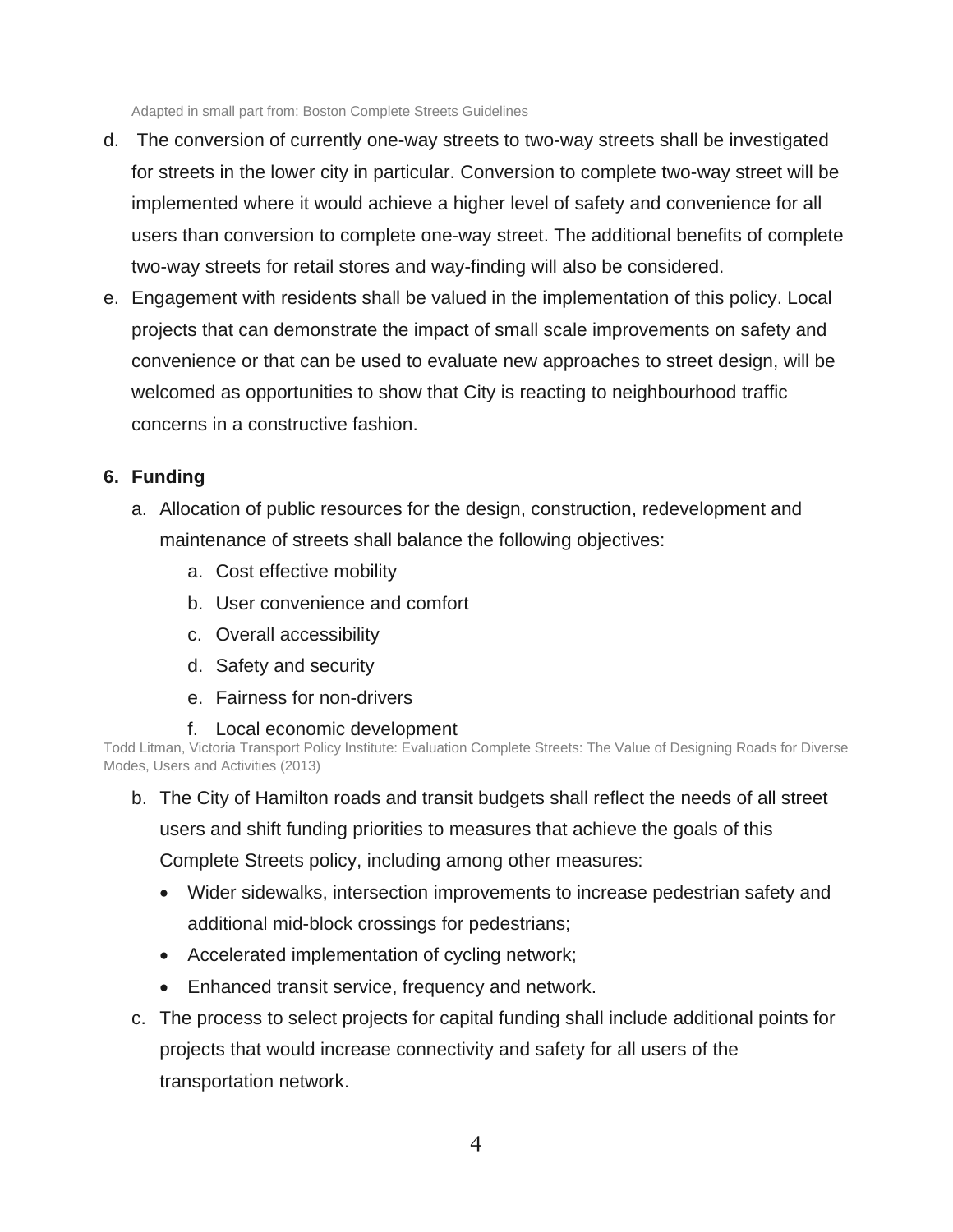# <span id="page-4-0"></span>**PART III: IMPLEMENTATION**

## <span id="page-4-1"></span>**7. Operation**

The City views Complete Streets as integral to everyday transportation decision-making practices and processes. To this end:

Adapted from: City of Indianapolis http://www.indy.gov/eGov/Council/Proposals/Documents/2012/PROP12-208.pdf

- a. Complete Streets across Hamilton will be achieved incrementally over time through a combination of:
	- Street design and construction in new residential neighbourhoods and road developments, including roads and parking lots built by private developers.
	- Single road reconstruction/retrofit projects.
	- A series of smaller improvements or maintenance activities.

Adapted in part from: City of Seattle http://www.seattle.gov/transportation/completeStreets.htm

b. All forms of travel shall be accommodated while recognizing that all streets are different and that the needs of various users will need to be balanced in a flexible manner, provided that a comparable level of safety for all users is present. The balance between the needs of users shall not be based on current ratios of users travelling on roadway, but instead on the assumption that a greater variety of users will travel on roadway if it was designed in a safe and convenient manner for all

#### users.

Adapted in part from: City of Rochester, Minnesota http://www.co.olmsted.mn.us/planning/programs\_projects/ActiveLiving/Documents/CompleteStreetsResolution.pdf

c. Complete streets principles shall be applied in due consideration of the urban,

suburban, or rural context in which a project is located;

Adapted from: US Congress, Safe Streets Act (proposed) http://files.eesi.org/cs-Safe\_Streets\_Act\_of\_2013.pdf

d. The City shall promote inter-departmental project coordination among city

departments with an interest in the activities that occur within the public right-of-

way in order to better use fiscal resources, including Planning and Economic

Development, Public Health, Public Works and Recreation.

Adapted from: City of Roanoke http://www.modestogov.com/ced/pdf/completestreets/MISC-11- 001%20DOC%20Roanoke%20Policy%205-24-12.pdf

e. All relevant departments will review and revise as necessary their plans, manuals,

policies, processes and programs to foster the implementation of Complete Streets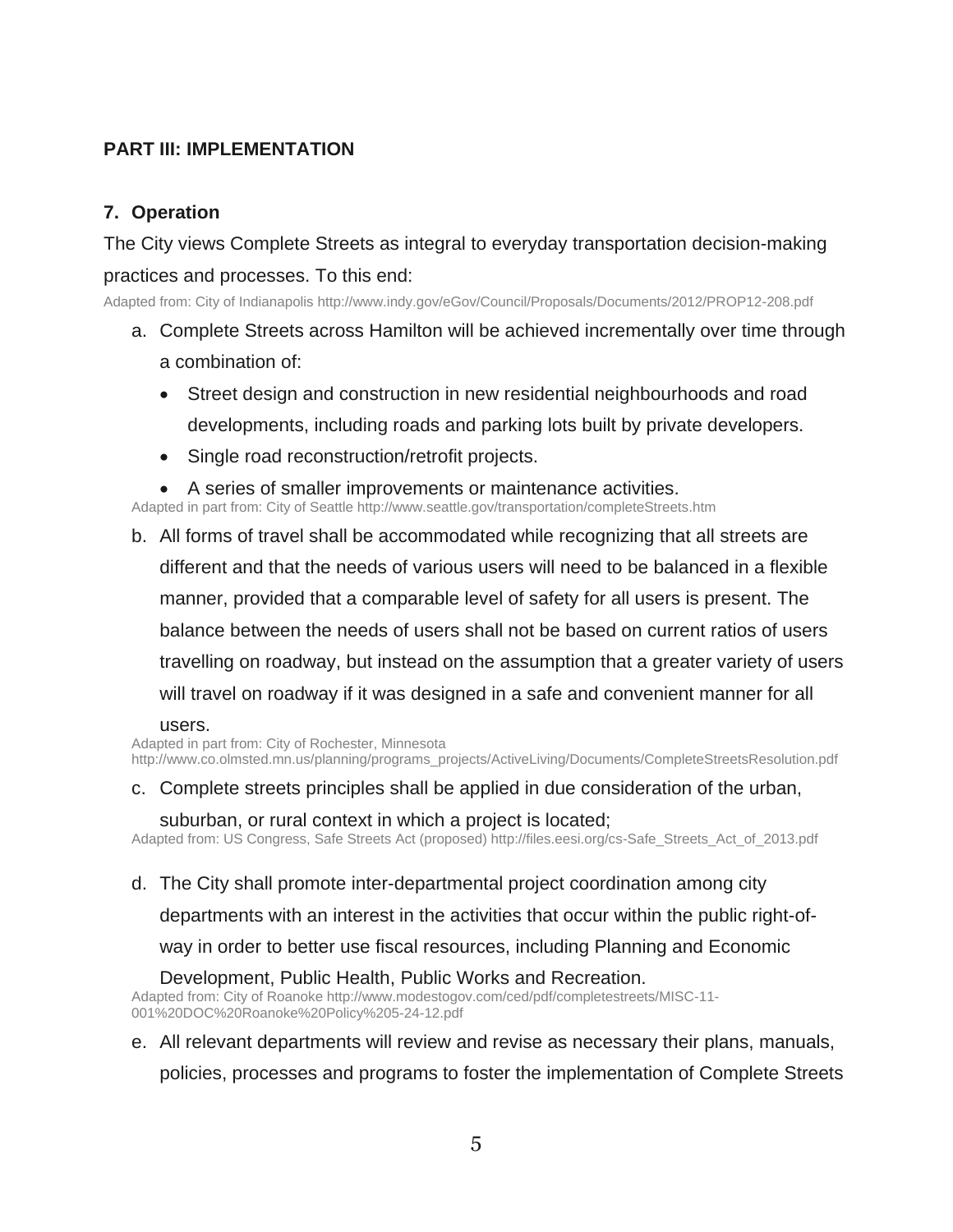### and will consider innovative design options where a comparable level of safety for

#### users is present.

Adapted from: Rochester, Minnesota http://www.co.olmsted.mn.us/planning/programs\_projects/ActiveLiving/Documents/CompleteStreetsResolution.pdf

#### f. The Public Works Department, the Planning and Economic Development

Department, and other relevant departments will review current design standards, including subdivision regulations that apply to new roadway construction, to ensure that they reflect the best available design guidelines, and effectively implement

#### Complete Streets.

Adapted from: Sample language, Smart Growth America http://www.smartgrowthamerica.org/documents/cs-localpolicy-workbook.pdf

- g. Appropriate City staff shall be required to keep up-to-date on Complete Street implementation best practices and look for ways to update regulations, procedures and design standards as needed.
- h. When available, the City shall encourage staff professional development and training on topics related to complete streets including non-motorized transportation issues through attending conferences, classes, seminars, and workshops.

#### Adapted from: Sample language, Smart Growth America http://www.smartgrowthamerica.org/documents/cs-localpolicy-workbook.pdf

- i. When updating guidelines to reflect Complete Streets principles, the Level of Service (LOS) measure, primarily a quantitative measure of the throughput of cars, shall be replaced by measures that include quantitative and qualitative data on service for all users. Two current alternatives are the Complete Streets LOS, and the Quality of Service (QOS) measure.
- j. While land-use is not included in this policy, the City shall continue to enhance land use regulations that complement this Complete Streets policy, so that a greater variety of destinations are accessible for pedestrians and cyclists. In particular, the City shall collaborate with major institutions such as schools, health facilities, and major employers, so that the site selection and design of new facilities is compatible with this policy.

## <span id="page-5-0"></span>**8. Exception mechanism**

a. Any exception to applying this Complete Streets Policy to a specific roadway project, including private roadways, must approved by the General Issues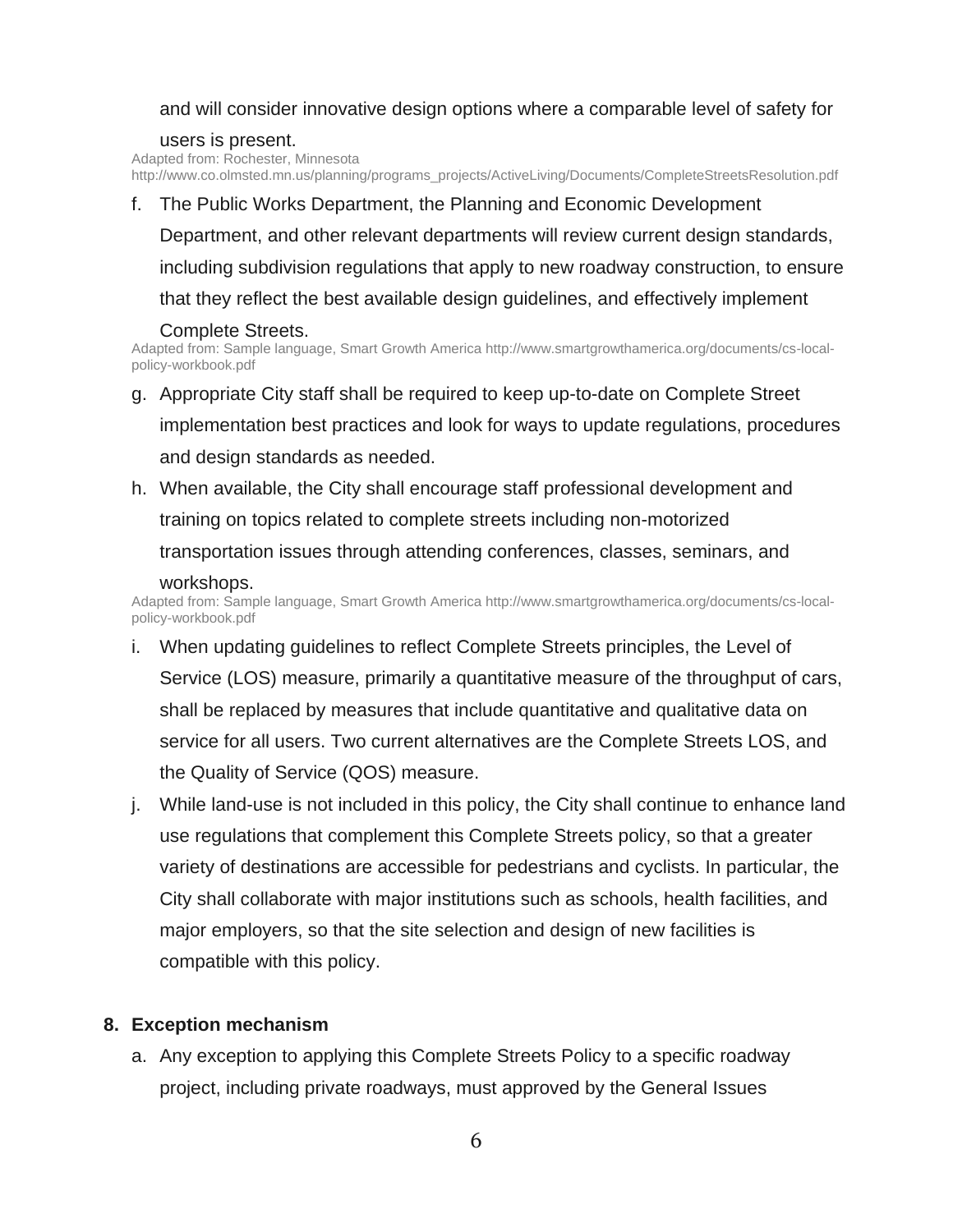Committee of City Council, and city staff must document the specific reason and supporting data for the exception. Such documentation shall be publicly available. Exceptions may be made when:

 An affected roadway prohibits, by law, use by specified users, in which case a greater effort shall be made to accommodate those specified users elsewhere, including on roadways that cross or otherwise intersect with the affected

#### roadway; or

Adapted from: US Congress, Safe Streets Act (proposed) http://files.eesi.org/cs-Safe\_Streets\_Act\_of\_2013.pdf

The costs of providing accommodation are excessively disproportionate to the

#### need or probable use; or

Adapted from: Georgia Department of Transportation http://www.dot.ga.gov/doingbusiness/PoliciesManuals/roads/DesignPolicy/GDOT-DPM-Chap09.pdf

 The existing and planned population, employment densities, traffic volumes, or level of transit service around a particular roadway is so low that future expected users of the roadway will not include pedestrians, public

transportation, freight vehicles, or bicyclists. Adapted from: North Carolina Department of Transportation http://www.completestreetsnc.org/wp-content/themes/CompleteStreets\_Custom/pdfs/NCDOT-Complete-Streets-Planning-Design-Guidelines.pdf

# <span id="page-6-0"></span>**PART IV: MONITORING**

### <span id="page-6-1"></span>**9. Progress Reporting and Measures of Success**

a. There shall be an annual Complete Streets report prepared by the City showing progress made in implementing this policy and measuring the success in achieving the policy's desired outcomes. The report shall include the current status of the following indicators:

*Complete Streets Outputs*

- Linear metres of new pedestrian accommodation
- Kilometres of on-street bicycle facilities
- Number of new or reconstructed curb ramps
- Number of new mid-block intersections or crosswalk improvements
- Number of new street trees/percentage of streets with tree canopy
- Percentage completion of bicycle networks as detailed in Cycling Master Plan